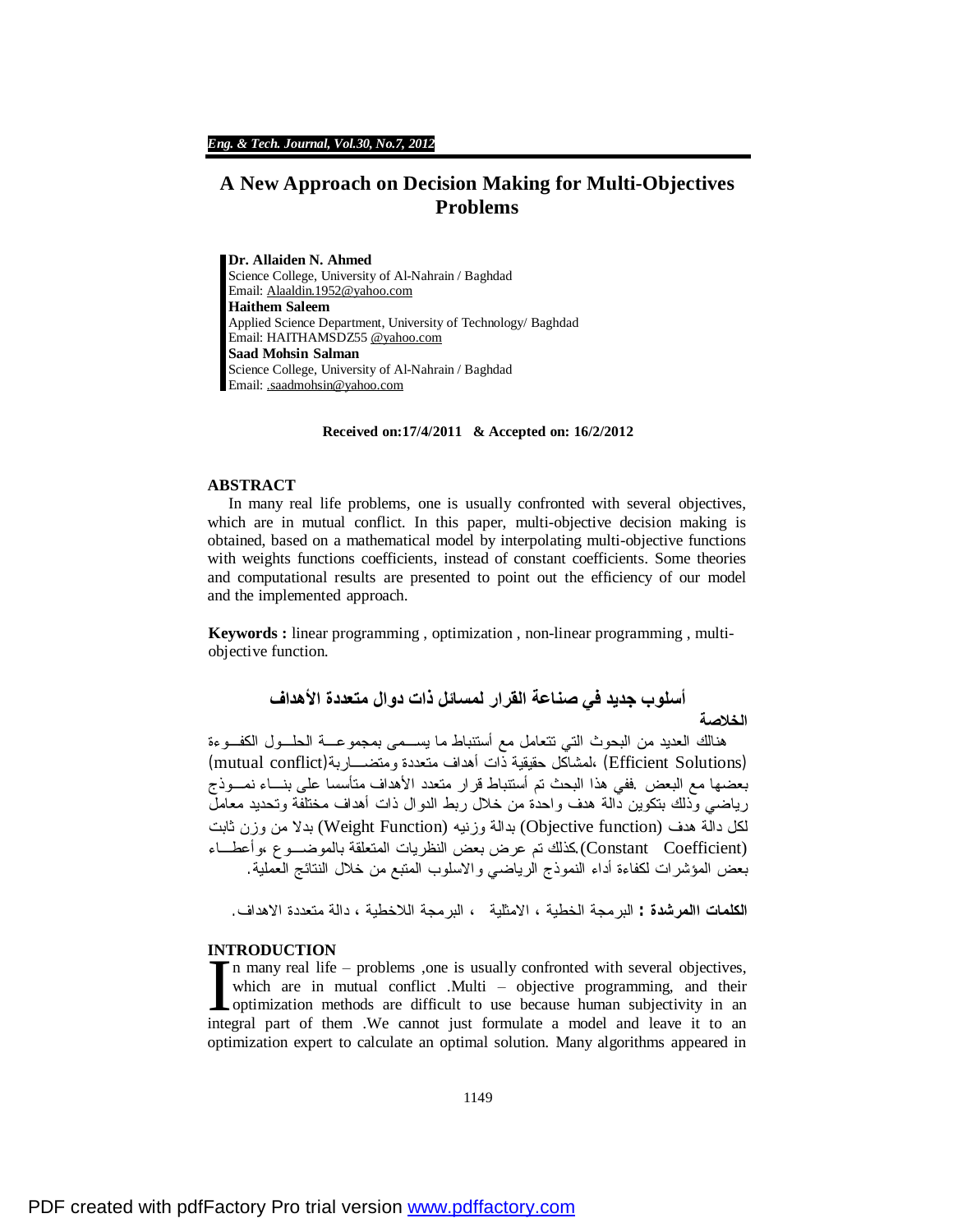#### *Eng. & Tech. Journal, Vol.30, No.7, 2012* **A New Approach on Decision Making for**

 **Multi-Objectives Problems**

the literature have been designed to obtain solutions to decision problems which must accomplish with multiple objectives .Each algorithm has its own claim of power .Decision maker may not be able to select an appropriate procedure to support the decision making ( DM ).The lack of guidelines in the selection of Multi – Objectives Decision Making ( MODM) algorithm is partially reflected in the fact that not many. Empirical tests have been reported in the literature various models applying them in a real – world setting. Applications which use only illustrative data may also mislead the practitioner to believe that the model may be practical in a wider setting. From the managerial point of view, there is a need to investigate which method would be better in what situations. Many of the recent works deals with the determination of efficient and methodologies are frequently developed in the theoretical sense without addressing the practically of solutions set, and with their utilization in solving problems. Number of researches effort in an area known as "Efficient Solution" is constructed "local efficiency " sets. A motivated some works are discussed in the context of "proper efficiency" , see  $[2] \& [6]$ .

 In this paper, multi – objective decision making is obtained, based on a mathematical model by interpolating multi – objectives functions with weights variable coefficients. Some theories and experimental results are presented to point out how efficiency our model and procedure is good.

#### **The Problem**

Multi – objective optimization problem can be stated as follows :

Find 
$$
X = (x_1, x_2, ..., x_n)^T
$$
, which;  
maximize;  $f_1(X), f_2(X), ..., f_K(X)$ ,  
subject to:  
 $g_i(X) \le 0$ , for  $i = 1, 2, ..., I$  (1)

Where any or all of the functions may be nonlinear.

**Definition (1):** A point ( $X \in S$ ) is said to be efficient in S with respect to

$$
f_k(X)
$$
, if  $\nexists Y \in S$  with  $f_k(Y) \ge f_k(X)$ .

The set of all such points ( $X \in S$ ) is denoted by ;

$$
\mathcal{E}(X, f_k) = \{ X \in \mathcal{S} : \nexists Y \in \mathcal{S} \text{ with } f_k(Y) \ge f_k(X) \}
$$

#### **Model formulation**

Multi – objectives decision making ( MODM ) procedures seek to obtain the "most preferred" of the feasible solutions across all the objectives which the decision maker wishes to optimize. Usually ,no solution can be found which allows concurrent optimization of all objectives ,because of the conflicting nature of the individual objective .For instance ,an objective related to reduction the manufacturing costs may conflict to an objective of maintain full employment.

Nearly , all the literatures { see [5], [9], [7], who proposed the properties of different types of solution sets, with respect to linear combination of the original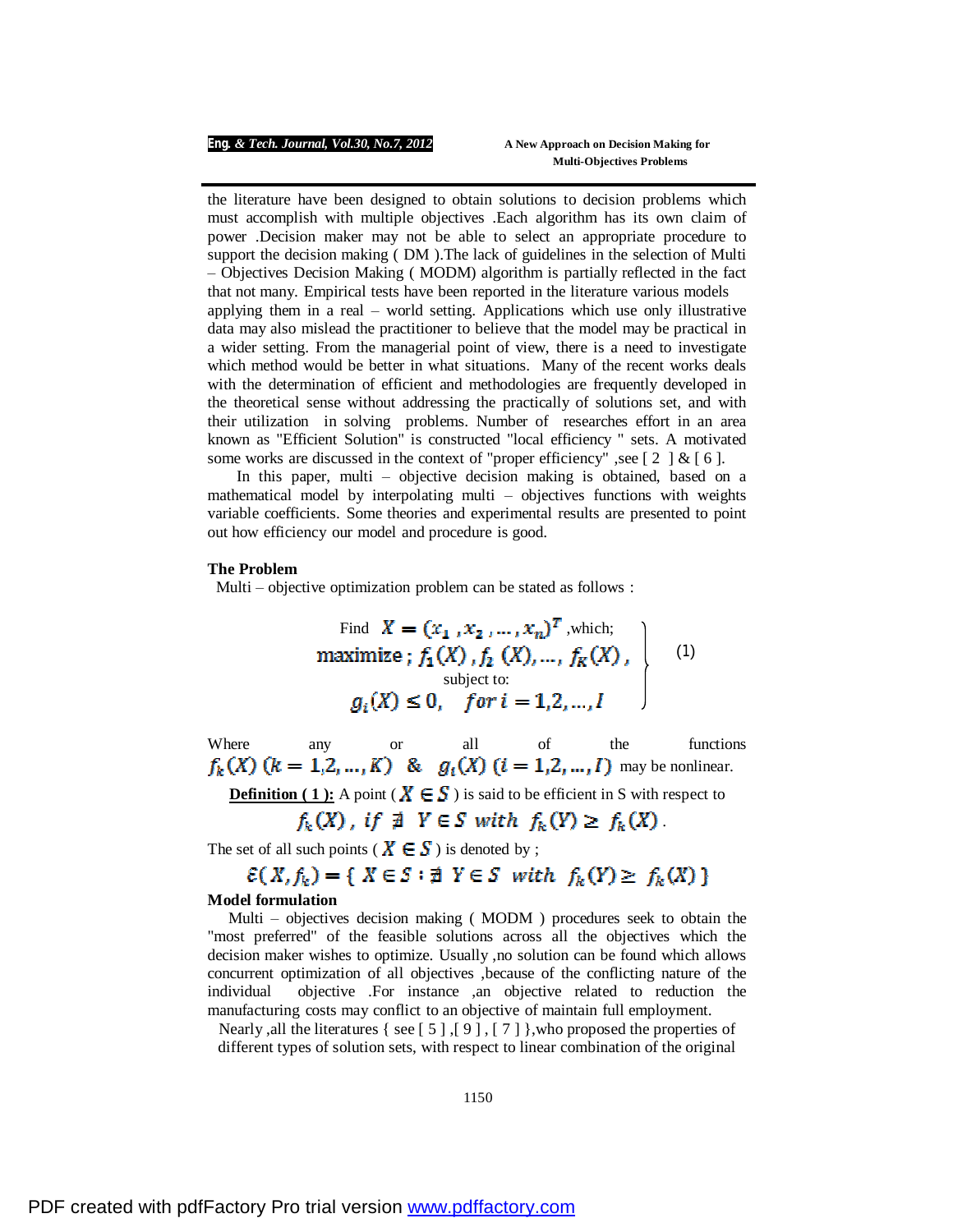**Multi-Objectives Problems**

objective functions ,in which the coefficients are constants, denoted by  $(\mathbf{t}_k)$  with

# (  $0 \le t_k < 1$  ) and (  $\sum_{k=1}^{K} t_k = 1$  ).

 In this paper, in order to construct an efficient solution set, we are finding more suitable values of these coefficients, by considering K optimum solutions points as the base points in constructing new weight coefficients as variables functions, denoted by  $t_k(X)$ , defined as

$$
\mathfrak{r}_k(X) = \prod_{k \neq i} \left( \frac{X - X^{k*}}{X^{l*} - X^{k*}} \right) \tag{2}
$$

Therefore, a new multi-objective functions problem can be formulated as following:

$$
F(X) = \sum_{k=1}^{K} t_k(X) f_k(X)
$$
  
subject to:  

$$
g_i(X) \le 0, \quad \text{for } i = 1, 2, ..., I
$$

$$
t_k^l \le t_k(x) \le t_k^u
$$
(3)

where  $(t_k^l \& t_k^u)$  are the given lower and upper bounds of the weight function for  ${f_k(X)}$ , and  $(X^{k*})$  are the optimum points of  ${f_k(X)}$ , which is unique vector and in practical problems, such a vector is always unfeasible (otherwise there would be no conflicts), but it is conceivable that the nearest feasible solution could be an acceptable compromise for the decision maker.

Let 
$$
S' = \{X \in R^n : l_k < X^k < u_k\}
$$
, where  $l_k = \min_k \{X^k\}$ ,  $k$ ,  $u_k = \max_k \{X^k\}$ , then we would state the following definition;

**Definition** (2): A point ( $X \in S$ ) is said to be global efficient in  $(S)$  with respect to  $F(X)$ , if  $\exists Y \in S'$ , with  $F(Y) \geq F(X)$ ,

$$
G(S',F) = \{X \in S'; \nexists Y \in S', \text{with } F(Y) \ge F(X)\}
$$

Therefore, the problem ( 1 ) can be reformulated as following;

Minimize 
$$
d_{\alpha} = (\sum_{k=1}^{K} |F(X^{\epsilon}) - f_k(X^{k*})|^{\alpha})^{\frac{1}{\alpha}}
$$
  
\nSubject to:  
\n $g_i(X^{\epsilon}) \leq 0, \quad i = 1, ..., I.$   
\n $t_k^l \leq t_k(X^{\epsilon}) \leq t_k^u, \quad k = 1, ..., K$   
\n $\sum_{k=1}^{K} t_k(X^{\epsilon}) = 1$  (4)

1151

 $M<sub>i</sub>$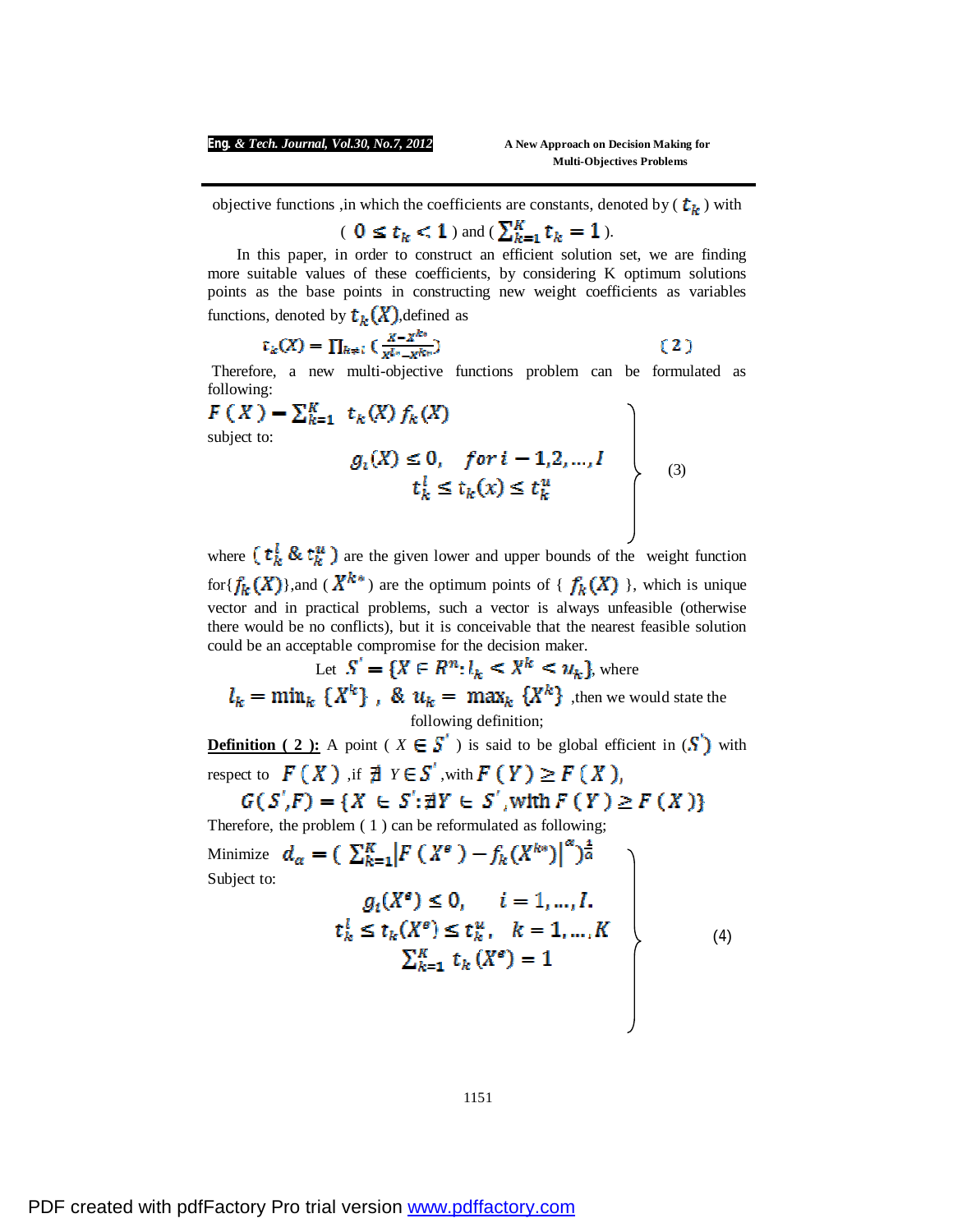#### *Eng. & Tech. Journal, Vol.30, No.7, 2012* **A New Approach on Decision Making for**

Where,  $1 \leq a \leq \infty$ , designates the norm in the objective space,  $X^{\epsilon}$  is the efficient solution of F(X) that minimized  $d_{\alpha}$ , and  $X^{k*}$  is the optimum solution of the problem:

k=1,…,K

**Theorem:**

(5)

**Proof:**  $\angle$  Let  $X \in G(S, F)$ , that means  $\exists Y \in S'$ , s.t.  $F(Y) \geq F(X)$ 

And since  $\{ \exists Y \in S' \}$  it means that we have either  $\{ Y \in S' / S \}$  (i,e  $Y \notin S$ ) which is of no interest ,or  $(Y \in S)$  with  $f_k(Y) \ge f_k(X)$ , and that means  $X \notin \mathcal{E}(S, f_k)$ .

**Corollary:**  $G(S', F)$  be independent of the ordering of the components of (F). **The Approach and Computational Results**

The optimum value for each objective function  $\{f_k(X^{k*})\}$  are calculated, then we solve the problem (5). The percentage of  $\{ d_{\alpha} \}$  (for certain

value of  $\alpha$ ) is calculated. This can be demonstrated in the following steps:

1) Solve problem (5) for all k,  $k=1,...,K$ 

2) Formulate  $F(X)$  from (2) and (3),

3) Solve problem (4), to find  $X^{\mathcal{B}}$ .

In order to point out the efficiency of our model ,and the proposed approach man experiment is designed to include the following factors:

a - the number of objective  $f_k(X)$ ,

b - the number of constrains  $q_i(X) \leq 0$ , i=1,...,m

c - the number of decision variables 
$$
x_n (n = 1,2,...N)
$$

The problem sets generated for this research contain hypothetical situations with the restriction number of objectives ,constraints and decision variables. The result is presented in the table (1), which show as that an acceptable convergence on {

is obtained, since %  $d_{\infty}$  represent the percentage variance between  $x^e$ and each optimum solution for  $f_k(x)$ 

#### **Discussion and Conclusions**

Although there have been several decades of research in MODM, the reported successful applications are far less than what had been promised. Recent developments in computer technology bring new promises to the applications of MODM models. Specifically, the use of computer graphics may greatly facilitate the process of interactive decision making. As we mentioned before, there is a lack

1152